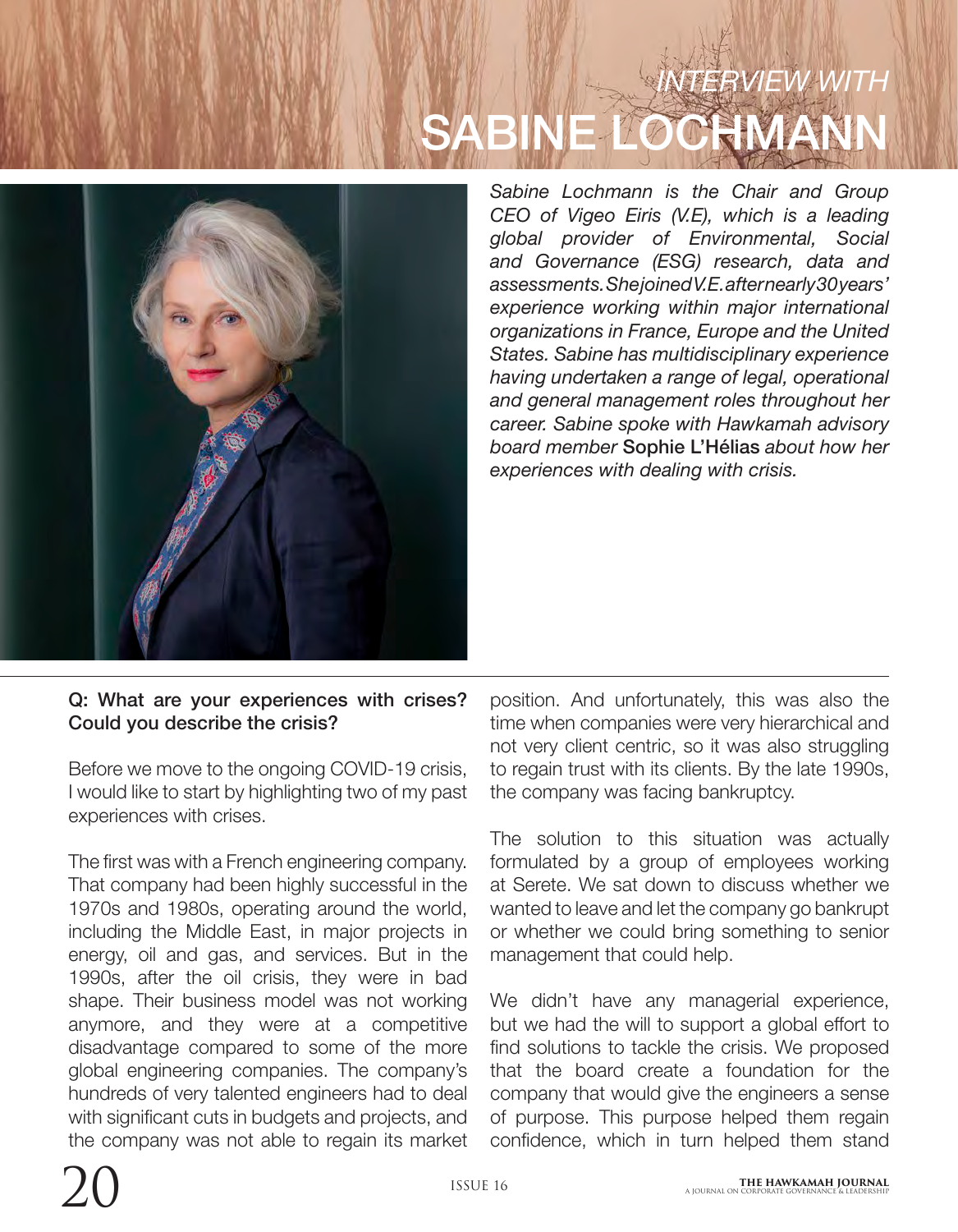out in the market, engage with clients and win requests for proposals. This foundation really changed the company and it also engaged its clients, which helped it survive. The business still exists today, although it was later acquired by Jacobs Engineering, with whom the whole project resonated.

The second example of a crisis I was involved in was a plant closure at a different company directly affecting some 400 employees, as well as the community around it. The plant was in a rural area where it had a central role supporting the community for over 40 years. It was a really tough project to lead as you can imagine the impact this closure would have on the employees, their families, and the small town itself. But the closure also had an impact on the company's clients as it was halting the manufacture of a product that was used by hospitals and surgeons. We knew that due to technological developments in surgeries, the demand for these products would deteriorate and that there would be no need to manufacture them at such scale.

First, we needed to work with our employees and help them understand the rationale for the decision, which was very difficult for those who had a close association with the product as well as certain pride for its recognition and brand power. Second, we needed to work with the community, not only to re-position the employees, but also in terms of selling the plant to recreate jobs in the community and replace the source of revenue. These were our goals, and it took us more than 3 years to successfully deal with them.

Based on these experiences, crisis management "taught" me three things. First, you need to have a clear sense of purpose when managing crises. In the case of the plant closure, the purpose was to generate and recreate value. If you don't have a clear purpose, you get lost because you are dealing with complex issues. And at the level of the crisis management team you need this sense of purpose because you need to have a dream or a positive vision that pulls people together to

get where you have to go.

Second, teamwork. You can't deal with a complex crisis if you don't have a team around you to make things happen. You really can't do anything without them, and you need to ensure that the team is at the heart of the response to the crisis and, more importantly, learning from them and from the different stakeholders we were interacting with.

Third, interact with your stakeholders, both internal and external. You need to listen to them, explain the situation to them, understand them and see how their input could be of value in managing the crisis. And beyond everything else, you need to manage fear. Fears such as what we will be losing as a community, what will we be losing in tax revenue, and what we will be losing in terms of the businesses surrounding the plant including the subcontractors. Beyond the "site closure" crisis, this "lesson learned" is relevant for all crisis to be managed.

Communication and relationship management are therefore essential to manage these fears, which must, as far as possible, be anticipated and managed "cold". It is also for this reason that the team that is going to lead the project must be diversified in terms of expertise and experience, it must also know how to use experts while having put in place a very structured and visible decision-making process.

#### Q: This is really interesting, and before we move on to your response to the ongoing COVID-19 crisis, I would like to discuss preparation and how they helped you manage the current crisis?

If we go back to January 2020 when we were at the Davos Forum and we were discussing the top three risks facing the world, it is interesting that despite the fact that we were getting reports on what was starting to happen, a pandemic was not among the top three risks.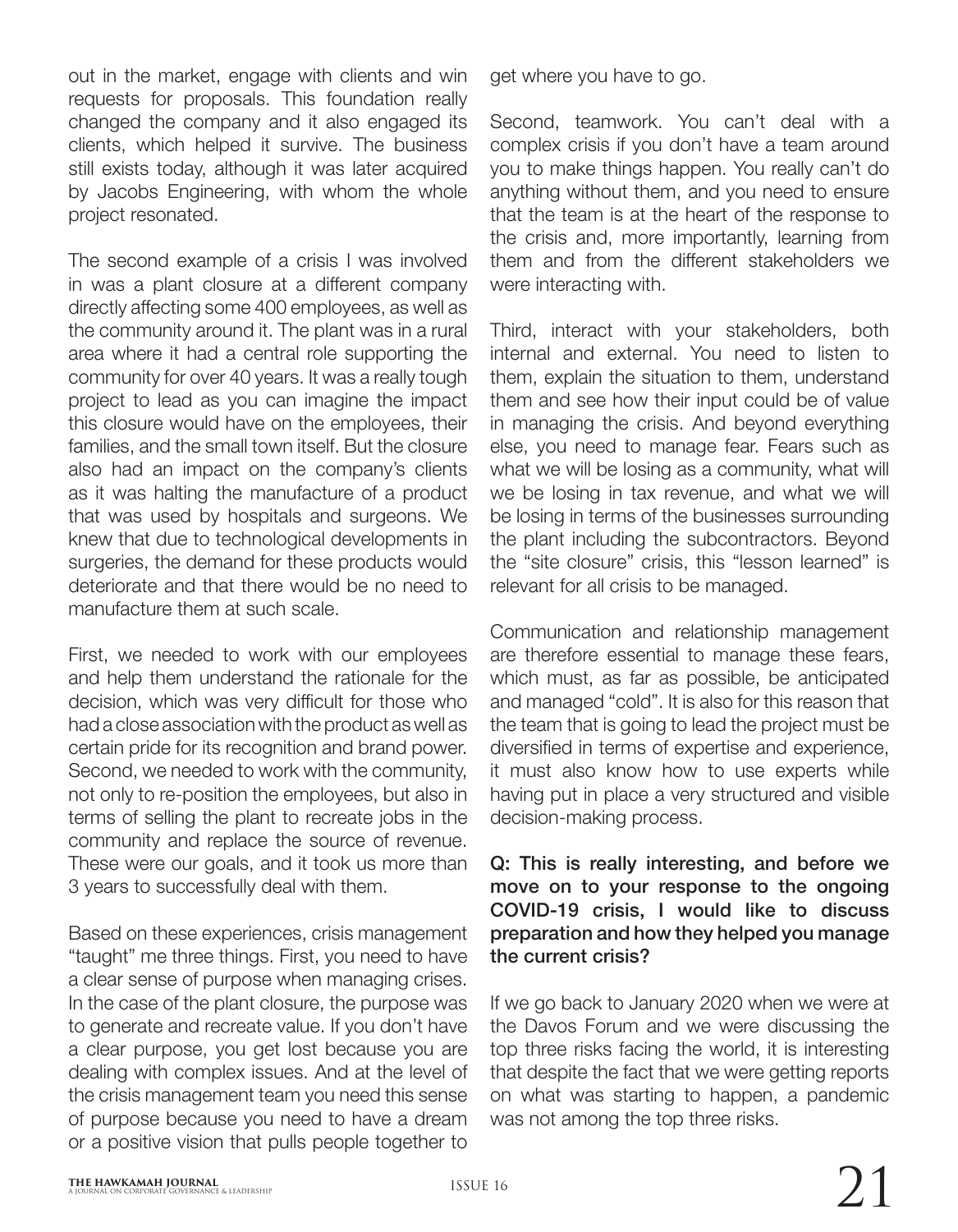It is also worth noting that given the scale of the pandemic, we could not do a copy-and-paste type of response to manage this crisis, which is still killing and sickening people around the world. We still don't know the full economic, social and political impact of COVID-19 and it is a crisis that all companies, all boards, all executives, and all employees have to live with.

For me, it is important that companies have business continuity plans (BCP) in place. This is something that I learnt while at Johnson & Johnson, where BCP was part of the roadmap for all general managers, managing directors, basically anyone who was in charge of a P&L or a business. All senior managers at this level went through two days of BCP training annually. This equipped the top management with knowledge of the process as well as the tools to help them react quickly to crisis situations.

But you need more than just the top level training on recovery plans needs to be cascaded to all levels in organizations because you need alignment. BCP is one of the best things you can have in order to be prepared for a crisis so companies should give BCP more visibility and provide training widely.

## Q: Who took leadership during the crisis? Was it you as the CEO, the Board or the shareholder?

This is an important point. From the BCP perspective, you need to know who does what. In order for BCP to work, it needs to be structured. It is really about the process and you need to have a steering committee involving the relevant people: those who can make decisions and those who advise. You need to have these two components. And then you need to have a fast track decision-making process. If you don't have it, you are at risk.

I kept BCP as part of my toolkit after I left Johnson & Johnson. It was something I put in place when I joined BPI Group as a CEO and it proved to

be valuable in dealing with two separate crises there.

An important part of BCP at V.E was to put in place a clear governance framework. Supporting the steering committee, you need subcommittees and you need to map out their responsibilities. To do this, we used the RACI model - Responsibility, Accountability, Communication, Information. We also have a decision grid at the executive committee, country director level and senior management levels.

This is the backbone that helps us be agile. Agility is paramount because a crisis provokes bottlenecks and reveals how well your company is organized and managed.

### Q: And how did you engage with your stakeholders?

We provided a full report on our COVID-19 response to them at the April 2020 Annual General Meeting.

Employee engagement has been fundamental, and communication is an important element in BCP. You need to ensure that everyone in-house is informed. The worst scenario is where fear is spreading throughout the company.

Same goes for the clients. As soon as we made the decision to activate our BCP worldwide in March, we made sure everyone could work from home. We also needed to inform our clients and demonstrate to them that we were continuing to conduct our business with a high level of professionalism and a high level of security despite moving to a remote work model.

We put out Covid-19 controversy assessment reports – not only to measure the impact of what was done by almost 8,000 companies within V.E's universe, but also to give comfort to our clients that we were monitoring and dealing with the situation and its potential impact on companies' actions.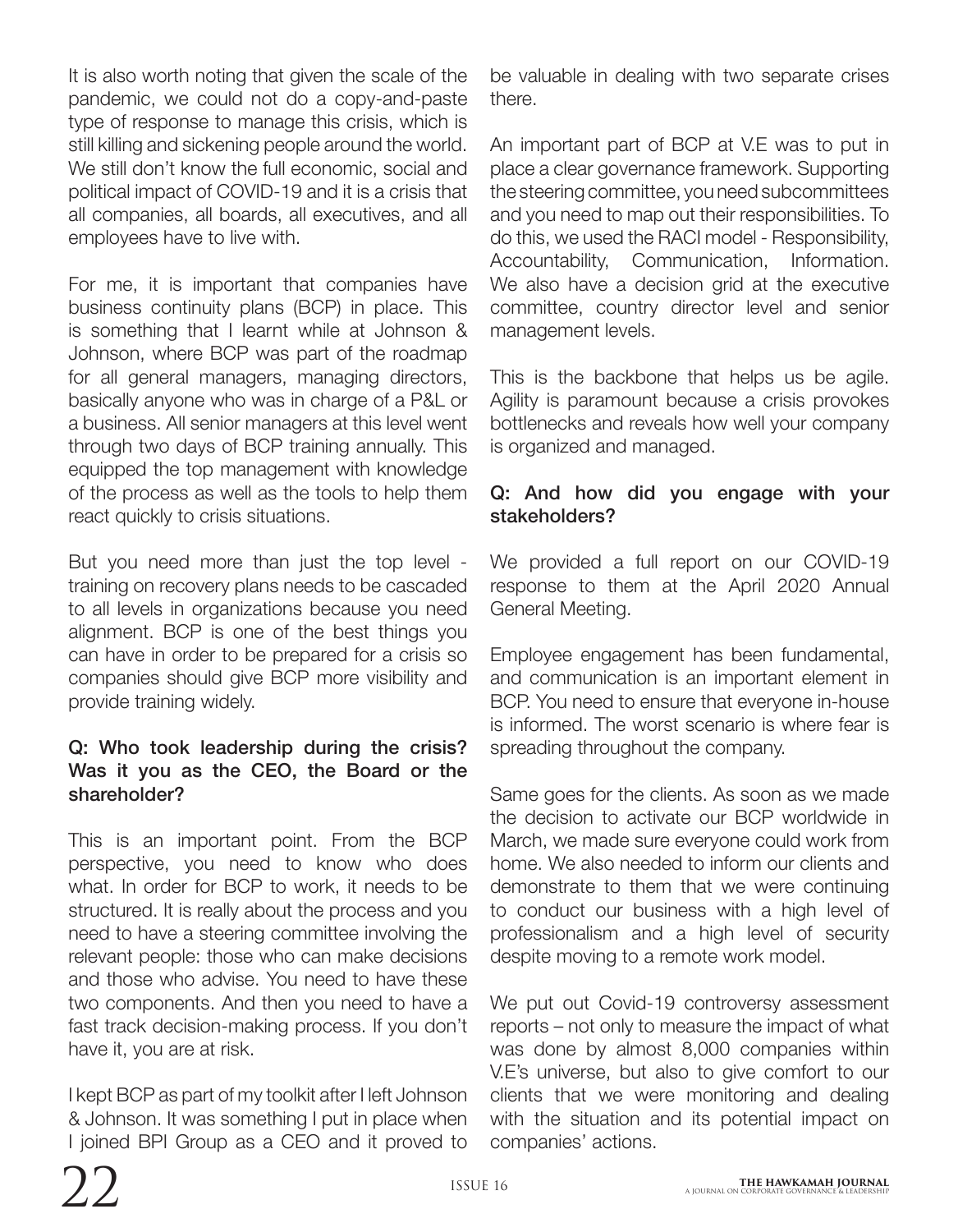

In the first month, we were very keen on contacting our key stakeholders at the client level to assure them we were continuing to provide them with our services.

Another measure we took was the ISO 9001 audit, which we do on an annual basis and that we wanted to do this year as well. The purpose was to give transparency worldwide and to show that we are moving through the crisis and that we manage it whilst maintaining our client and employee centricity.

This last point is important because V.E is composed of people and IT. If we have no capacity to manage the data through IT or no people to make it happen, we cannot deliver. This audit is something we plan to use, not only to assess where we stand and where we can improve, but also for our employees to provide a kind of backbone to see where we stand. The same goes for our clients.

The average V.E employee is quite young. In addition, we have 30 different nationalities in our organization so cultural intelligence (CQ) is very important. And during these Covid-19 times, you really need to balance between Intellectual Quotient (IQ), Emotional Quotient (EQ) and

Cultural Quotient (CQ).

When you are moving through crises, you also need to step back and reflect. Sit with your people and ask, "What did we learn in the past few weeks or the last month?" "Is this something we could inject into our normal practices or use to reinforce the BCP or the decision-making process?" It is a continuous process, but it is also a way to recognize what we have done well. Recognizing the efforts and the people is very important because you need to re-energize your team

Crisis creates a lot of frustration and stress, and you need to have some buffers or spaces where you can reflect in order to learn, to recognize or just say, "I'm fed up". This is important because in such situations you are like a pressure cooker that needs a release and without such a release the pressure cooker can explode. Our responsibility as executives is to manage the pressure.

## Q: And how is the situation now?

We stopped the BCP mode in the summer of 2020. But in November, given the second and third waves of Covid infections, particularly around Europe, we decided to re-enter the BCP